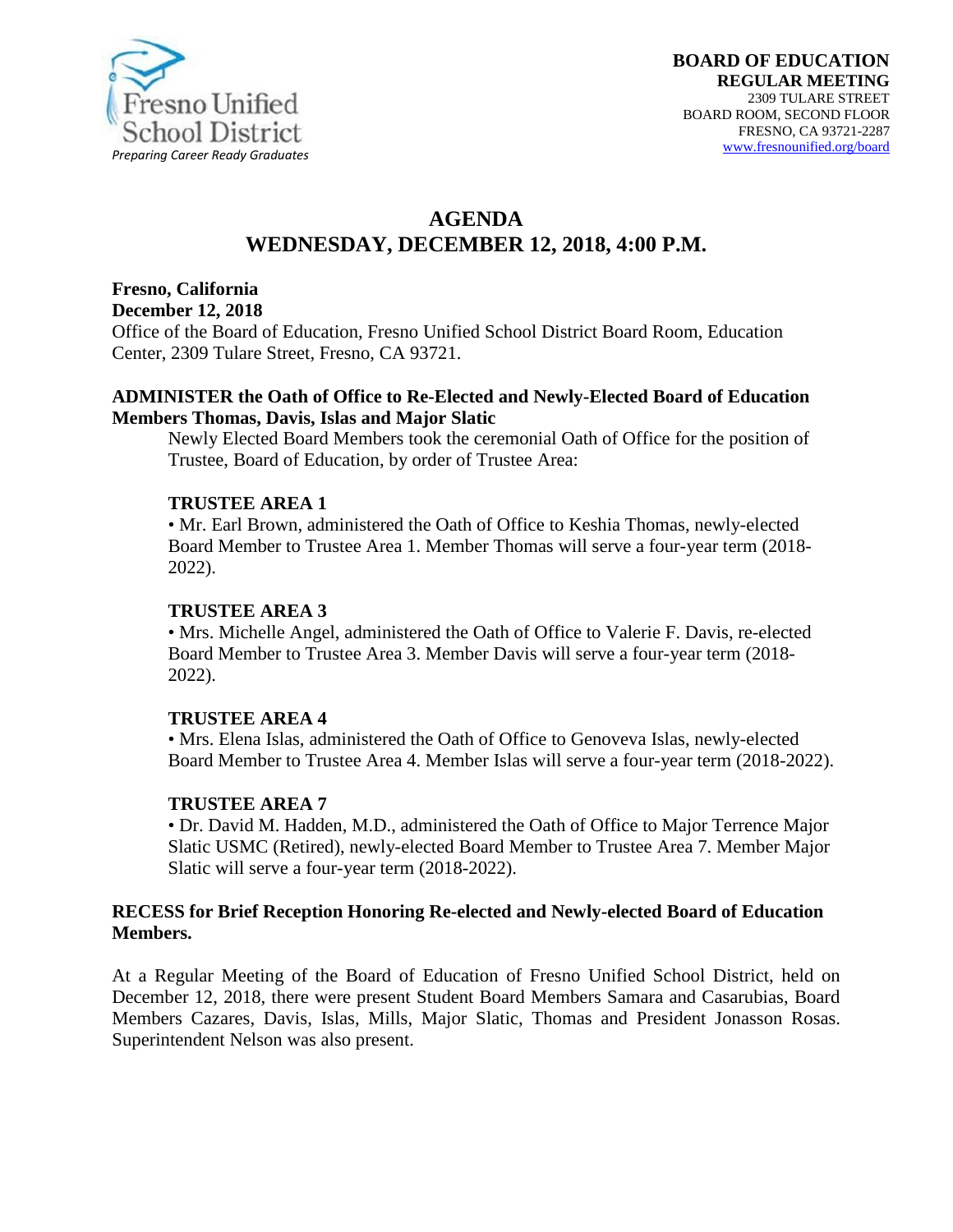President Jonasson Rosas CONVENED the Regular Board meeting at 4:30 p.m. in the Board room and ADJOURNED to Closed Session to address items 1 through 5. The Board RECONVENED in Open Session at 6:18 p.m.

# **Staff Present**

Deputy Superintendent/CFO Quinto, Chief Academic Officer Mecum, Chief of Labor Relations and Human Resources Idsvoog, Chief Technology Officer Madden, Chief of Equity and Access Sanders, Chief of Operations Temple, Executive Director of Student Services Dorsey, Executive Director Wendy McCulley, Chief of Staff Chavez and Administrative Analyst Jensen.

## **Reporting Out of Closed Session**

- On a motion by Board Member Davis, seconded by Board Member Mills, by the following vote 7-0-0-0, the Board took action in Closed Session for a Worker's Comp Settlement on: Tomasina Kelzer v. Fresno Unified Workers' Compensation Fresno Unified Case No. 2015-0570.
- On a motion by Board Member Mills, seconded by Board Member Davis, by the following vote 7-0-0-0, the Board took action in Closed Session for a Worker's Comp Settlement on: Patricia Gonzalez v. Fresno Unified Workers' Compensation Fresno Unified Case No. 2015-0752.
- On a motion by Board Member Davis, seconded by Board Member Cazares, by the following vote 7-0-0-0, the Board took action in Closed Session for a Worker's Comp Settlement on: Estella Hernandez-Martinez v. Fresno Unified Workers' Compensation Fresno Unified Case No. 2016-0159.
- On a motion by Board Member Cazares, seconded by Board Member Mills, by the following vote 7-0-0-0, the Board took action in Closed Session for a Worker's Comp Settlement on: Jack Noonkester v. Fresno Unified Workers' Compensation Fresno Unified Case No. 2016-0826.

# **PLEDGE OF ALLEGIANCE**

Rochelle Cantu, a parent that has had a positive impact at Bakman Elementary led the flag salute.

### **RECOGNIZE Cross-Country Division 3 Valley Champion**

• The Board of Education and Superintendent Nelson recognized Jessica Valles, Sunnyside High School student, Cross-Country Division 3 Valley Champion along with Glenda Jacobsen, Head Coach.

# **HEAR Reports from Student Board Representatives**

Jubile Yang and Ashley Allen, ASB representatives from Design Science High School, shared with the board that they had a presentation about LCAP community outreach and their importance of attending meetings. In addition, they explained how School Culture and Climate Surveys are essential to give students a voice about their campus culture and the nature of relationships in school. Lastly, they talked about how Design Science High School took part in a project with UCSF to pair students with interns from medical school, their JROTC took first place in the San Joaquin Drill Meet, and currently 100% of seniors have applied for one or more colleges.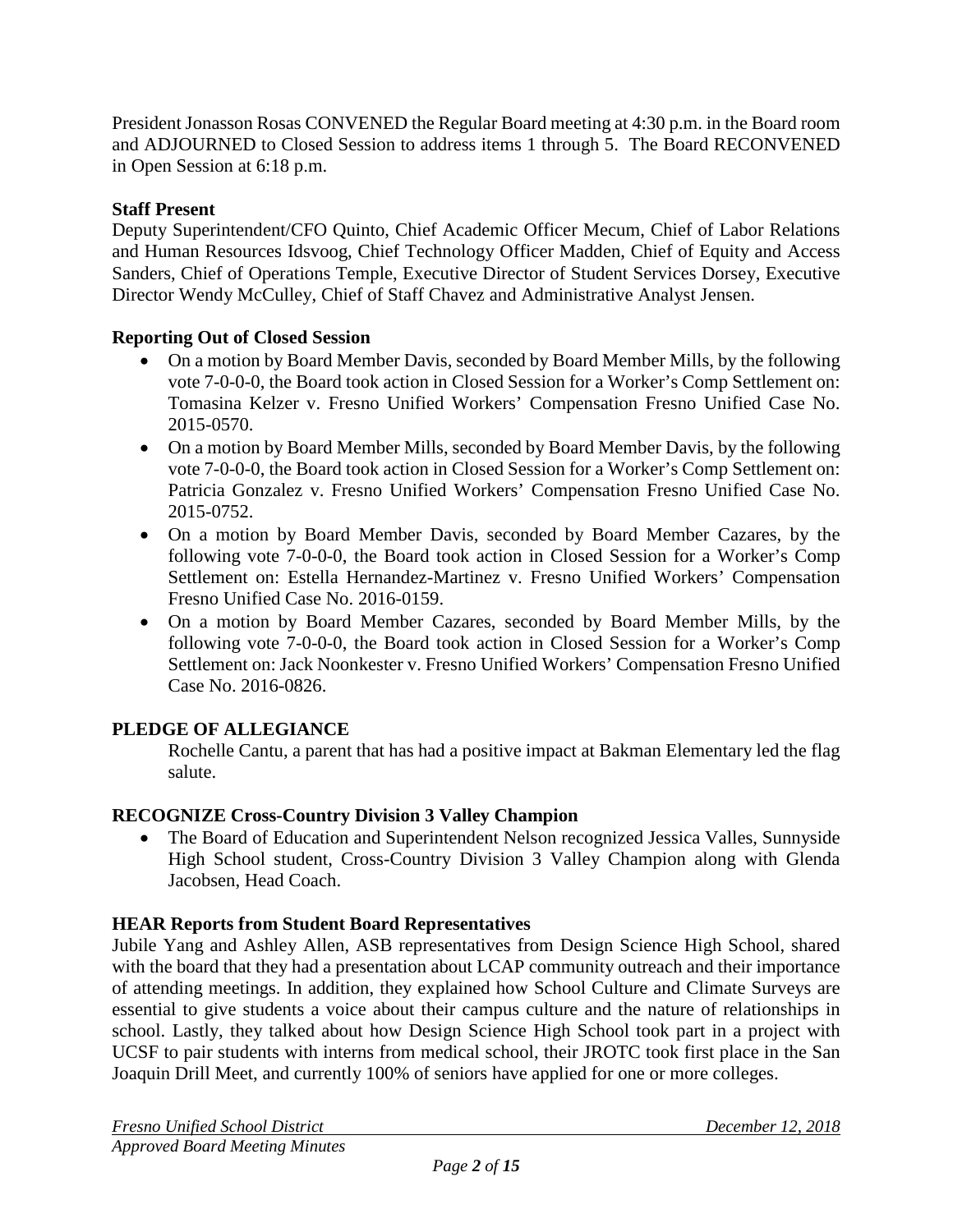Students from Bullard Talent were present and spoke about what they love about being a student at their school.

## **HEAR Report from Superintendent**

- Highlighted the district's first student-teacher signing day. District leaders, instructional coaches, master teachers, site leaders and others joined student teachers as they signed their letter of intent and began their journey of having their own classroom.
- Nelson shared that the installation of gym equipment at three of the district's high schools (Duncan, Fresno High and Edison) is nearing completion. Duncan received powerlift racks with flooring, new paint and rubber coated dumbbells. Other weight and fitness equipment will arrive after the first of the year.
- Superintendent shared that once again the district has partnered with Fresno Economic Opportunities Commission to provide free meals during winter break. Sites, times and locations will be announced. A complete list will be available on the district website.
- Superintendent highlighted the heartwarming farewell that Copper Academy put together for Officer Conrado Martin who is leaving to take on a new role within the Fresno Police Department.

### **ORGANIZATION of the Board of Education**

Superintendent Nelson presided over the organizational meeting and accepted nominations for the position of President of the Board of Education.

### **Board President Nominations:**

Board Member Cazares was nominated as Board President on a motion by Board Member Mills seconded by Board Member Major Slatic. Seeing no others, Nominations were closed on a motion by Board Member Davis, seconded by Board Member Mills by the following vote 7-0-0-0.

Member Cazares' nomination for Board President passed on a roll call vote of 7-0-0-0 as follows: AYES: Board Members: Cazares, Davis, Islas, Jonasson Rosas, Mills, Major Slatic and Thomas.

### **Board Clerk Nominations:**

There were two nominations for Board Clerk, Board Members Davis and Mills. On a motion by Board Member Jonasson Rosas, seconded by Board Member Islas, the nominations were closed by the following vote 7-0-0-0.

Member Davis' nomination for Board Clerk failed on a roll call vote of 2-5-0-0 as follows: AYES: Board Member: Davis and Jonasson Rosas. NOES: Islas, Mills, Major Slatic, Thomas and Board President Cazares.

Member Mills' nomination for Board Clerk passed on a roll call vote of 7-0-0-0 as follows: AYES: Board Member: Davis, Islas, Jonasson Rosas, Mills, Major Slatic, Thomas and Board President Cazares.

*The Board of Education took a 10-minute break.*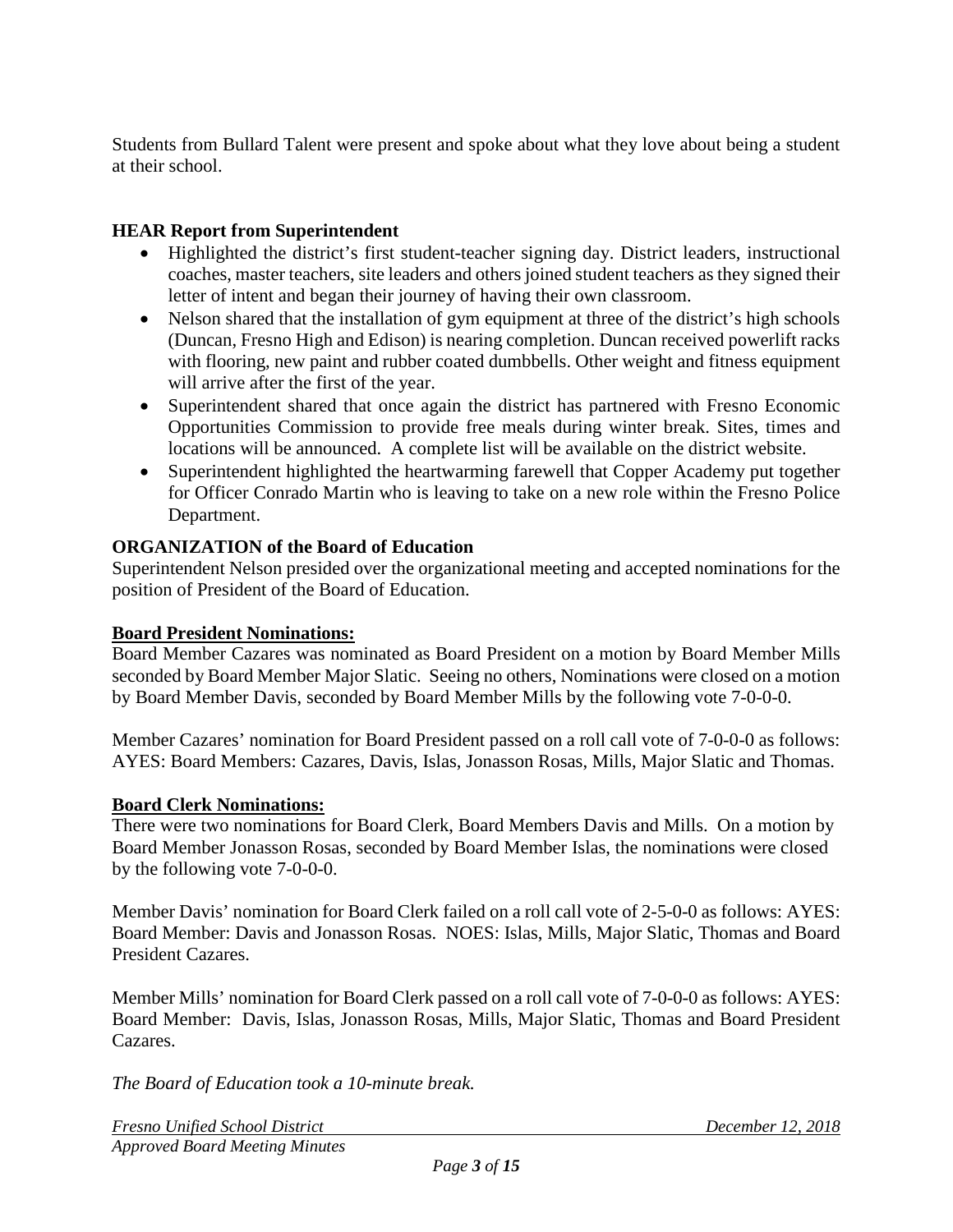# **OPPORTUNITY for Public Comment on Consent Agenda Items**

The following individuals spoke on Agenda Item A-5, Adopt Resolution Regarding the District's Commitment to Investigate the Use of Alternative Weed Control Products and Methods: **Estela Ortega, Nayamin Martinez, Catalina Ventura Ermonica Garica and Celestina Garica.** They spoke about their concerns with the district using Round-up on school grounds. The stated that the chemicals are damaging to the health of students, teachers and staff and have been linked to cancer. They asked that the district pursue other safer options and stop using Round-up.

**Andrew Fabela** – Spoke about concerns of the district submitting contracts for board approval for ratification. They need to be submitted prior to the date of the contract beginning. The district could end up losing money.

On a motion by Member Mills, seconded by Member Jonasson Rosas, the consent agenda, exclusive of agenda items A-5, A-10, A-11, A-29 and A-30, which were pulled for further discussion, was approved on a roll call vote of 9-0-0-0 as follows: AYES: Student Board Members Casarubias and Sarama, Board Members: Davis, Islas, Jonasson Rosas, Mills, Major Slatic, Thomas and Board President Cazares.

# **A. CONSENT AGENDA**

- **A-1, APPROVE Personnel List APPROVED as recommended,** the Personnel List, Appendix A, as submitted.
- **A-2, ADOPT Findings of Fact and Recommendations of District Administrative Board ADOPTED as recommended**, the Findings of Fact and Recommendations of District Administrative Panels resulting from hearings on expulsion and readmittance cases conducted during the period since the November 14, 2018 Regular Board meeting.
- **A-3, APPROVE Minutes from Prior Meeting APPROVED as recommended,** the draft minutes for the October 17, 2018 Regular Meeting.
- **A-4, ADOPT Resolution Regarding the District's Commitment to Ensuring a Complete Count of Students and Families During the 2020 Census ADOPTED as recommended**, a resolution for the Board's consideration and adoption regarding the district's commitment to ensuring a complete count of students and families during the 2020 census.
- **A-5, ADOPT Resolution Regarding the District's Commitment to Investigate the Use of Alternative Weed Control Products and Methods ADOPTED as recommended**, a resolution for the Board's consideration and adoption regarding the district's commitment to investigate the use of alternative weed control products and methods.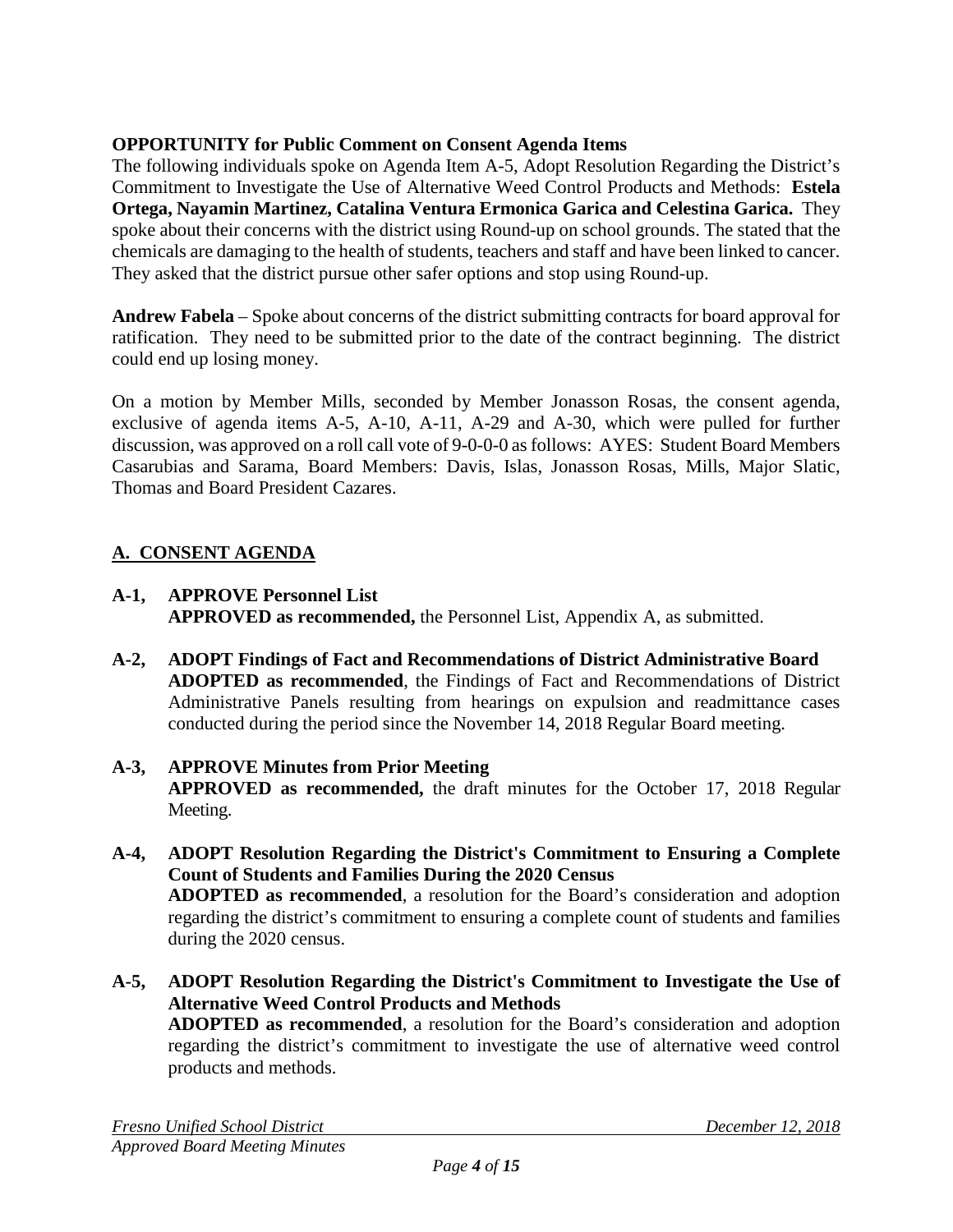For the record, there were comments/questions thanking the parents and community members for speaking up on this matter, made suggestions in amending the resolution, what is needed to evaluate the weed control products, reporting out to the board, and the continuing efforts in protecting the long-term health of our students and staff. Chief Operations Officer Karin Temple was available to respond. Board Member Islas moved for approval with amendments to the resolution, seconded by Member Jonasson Rosas, which carried a 7-0-0-0 vote as follows: AYES: Board Members: Davis, Islas, Jonasson Rosas, Mills, Major Slatic, Thomas and Board President Cazares.

# **A-6, ADOPT Resolution in the Matter of Declaring Certification of the November 6, 2018 Election**

**ADOPTED as recommended**, a resolution in the Matter of Declaring Certification of the November 6, 2018 election. Adoption of the resolution officially declares certification of the November 6, 2018 election resulting in four members being elected/re-elected to the Fresno Unified School District Board of Education for a four-year term (2018-2022).

- **A-7, ADOPT Variable Term Waiver for Career Technical Education Credential Holders ADOPTED as recommended**, the recommendation for the Variable Term Waiver for Career Technical Education (CTE) Credential holders. The Commission on Teacher Credentialing (CTC) has stated the Preliminary CTE credential holders should be issued a Variable Term Waiver for the English Learner Authorization until the CTE program is completed. The English Learner classes are embedded in the CTE program. Individuals will not have the English Learner authorization stated on their credential document until the CTE program is completed and the clear credential is issued.
- **A-8, APPROVE Renewal Agreement with Delta Health Systems TeleHealth Services APPROVED as recommended,** a renewal agreement with Delta Health Systems for the TeleHealth Services program. This provides district health plan members with access to same day consultations with licensed physicians 24 hours per day 365 days per year via use of telephonic or video conferencing. This allows for expedited access to care and the opportunity for prescribing of non-tier I and II medications.

## **A-9, APPROVE Renewal Agreement with Envision Insurance Company for Retiree Prescription Services**

**APPROVED as recommended,** a renewal agreement with Envision Insurance Company to provide Medicare eligible retiree prescription benefit services. These services are in alignment with the Joint Health Management Board's established goals and responsibilities for providing high quality healthcare to active employees and retirees.

# **A-10, APPROVE Award of Bid 19-08, Fresh Fruit and Vegetable Program**

**APPROVED as recommended,** Bid 19-08 for the grant-funded Fresh Fruit and Vegetable Program (FFVP) administered by the Food Services Department. The FFVP provides an assortment of individually packaged fresh fruit and vegetable snacks daily to students at 57 elementary schools. The bid is to establish pricing for the variety of produce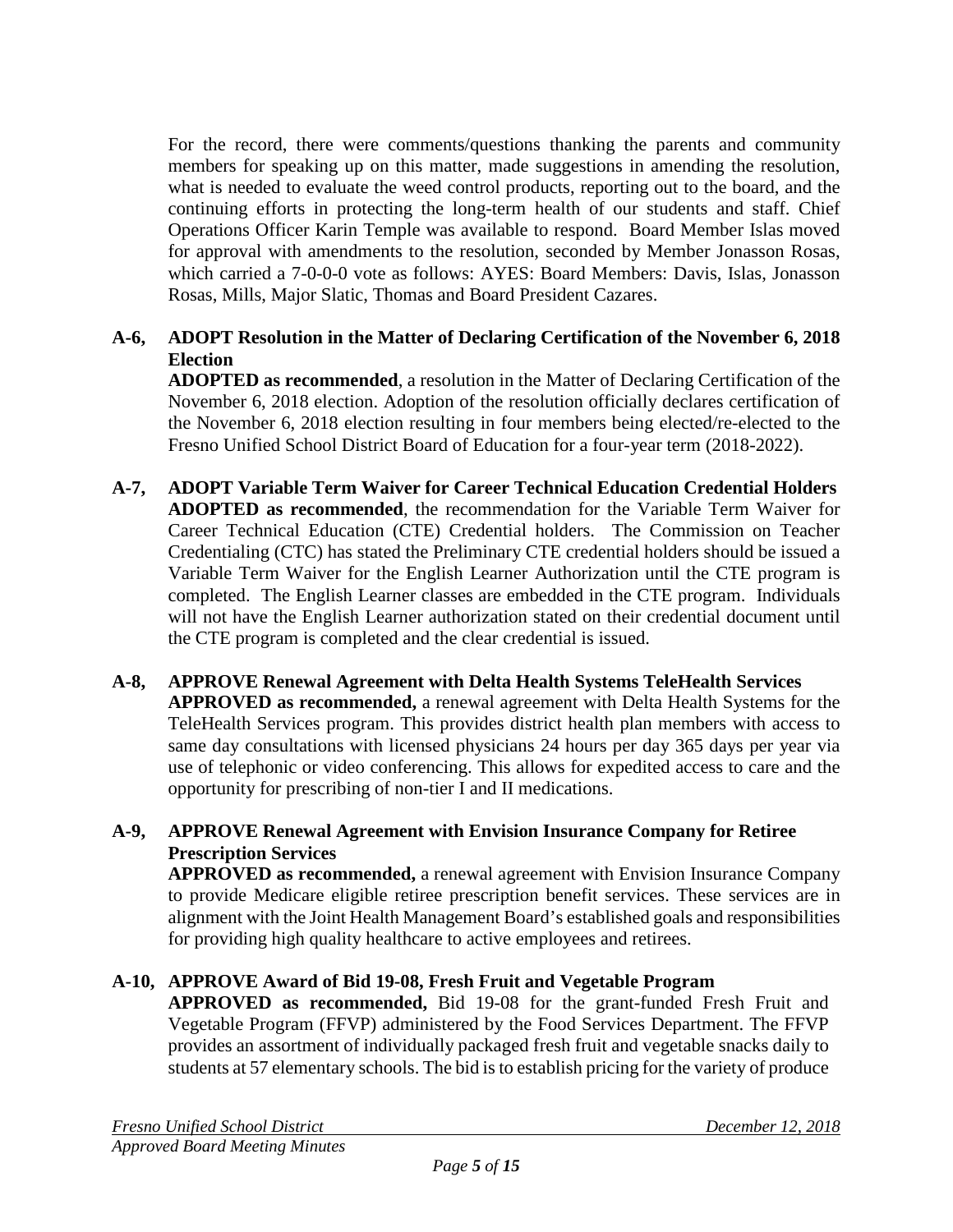available, including daily early morning delivery to participating schools. The bid is structured in two groups of schools to recognize the requirement of daily delivery to 57 schools across a large geographic area. The lowest bidder had choice of Group A or Group B schools.

Staff recommends award to the two lowest responsive, responsible bidders:

| Fresno Produce, Group B (Fresno, California)      | <b>Estimated Amounts</b><br>\$930,607 |
|---------------------------------------------------|---------------------------------------|
| 1st Quality Produce, Group A (Fresno, California) | \$991,786                             |

For the record, there were comments/questions regarding improving student access to fruit and vegetables, being cognizant in procuring locally, percent of where food is being sourced from, as part of our evaluation process is the district being conscious of vendor wage and employment practices, and procurement policies and procedures. Chief Operations Officer Karin Temple was available to respond. Board Member Davis moved for approval, seconded by Member Mills, which carried a 7-0-0-0 vote as follows: AYES: Board Members: Davis, Islas, Jonasson Rosas, Mills, Major Slatic, Thomas and Board President Cazares.

# **A-11, APPROVE Award of Bid 19-09, Fresh Produce**

**APPROVED as recommended,** Bid 19-09 for fresh produce for the district's breakfast, lunch and super snack programs. The bid is to establish pricing for a wide variety of fresh fruits and vegetables for delivery to the Nutrition Center to be incorporated into elementary school meals, and for direct delivery to middle and high schools for site-based meal preparation. The bid is structured in two parts: Aggregate 1 is a line item award (71 distinct items) for delivery by multiple vendors to the Nutrition Center; Aggregate 2 is an all/none award to a single vendor for direct delivery to middle and high schools.

Staff recommends award to the lowest responsive, responsible bidders:

Aggregate 1 – Nutrition Center (Awarded by line item)

| 1st Quality Produce                                                          | Fresno, CA | \$1,498,855 |  |
|------------------------------------------------------------------------------|------------|-------------|--|
| Line Items: 3, 5-8, 10, 12, 24, 34, 35, 38, 39, 46, 51-56, and 64            |            |             |  |
| <b>Fresno Produce</b>                                                        | Fresno, CA | \$1,144,659 |  |
| Line Items: 2, 4, 9, 13, 18, 23, 40, 41, 44, 45, 48-50, 57, 59, 61-63, 65-71 |            |             |  |
| <b>Peterson Farms</b>                                                        | Shelby, MI | \$417,560   |  |
| Line Item: 1                                                                 |            |             |  |
| Sysco Central California                                                     | Modesto CA | \$767,359   |  |

Line Items: 11, 14-17, 19-22, 25-33, 36, 37, 42, 43, 47, 58 and 60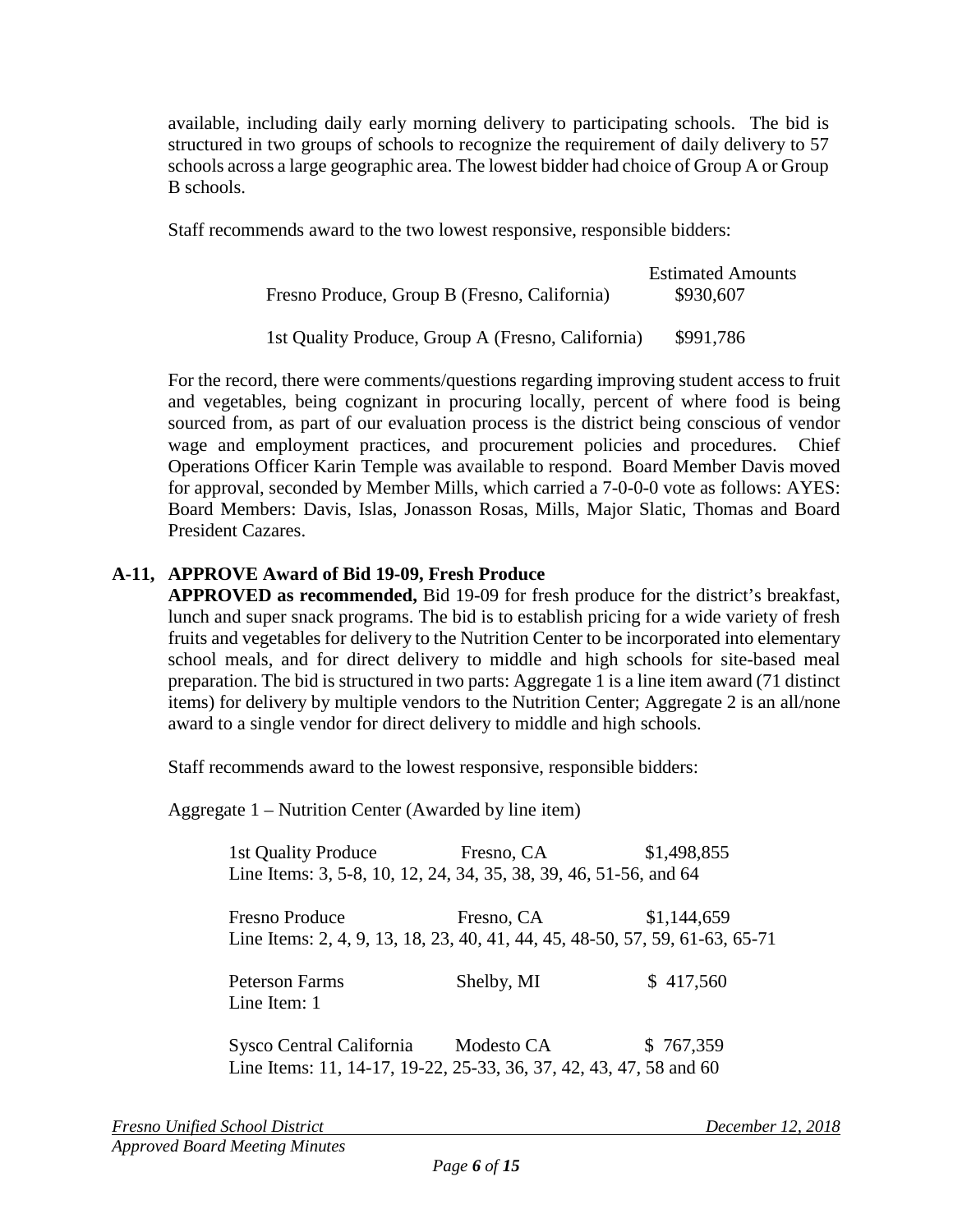| Aggregate 2 – Middle and High Schools (Awarded all line items together) |           |           |
|-------------------------------------------------------------------------|-----------|-----------|
| 1st Quality Produce                                                     | Fresno CA | \$907,222 |

For the record, there were comments/questions regarding the district being cognizant in procuring locally, percent of where food is being sourced from, in our evaluation process is the District being conscious of vendor wage and employment practices. Chief Operations Officer Karin Temple was available to respond. Board Member Davis moved for approval, seconded by Member Islas, which carried a 7-0-0-0 vote as follows: AYES: Board Members: Davis, Islas, Jonasson Rosas, Mills, Major Slatic, Thomas and Board President Cazares.

### **A-12, APPROVE Addendum to Master Agreement Between Fresno Unified School District and Fresno City College/State Center Community College District**

**APPROVED as recommended,** is an addendum to the Master Agreement between Fresno Unified School District and Fresno City College/State Center Community College District to establish formal processes to recoup agreed upon costs associated with offering courses, programs, and events on each other's facilities. The Master Agreement between Fresno Unified School District and Fresno City College/State Center Community College was established in February 2018 to formalize the partnership relationship for the benefit of the communities we mutually serve. Projected costs are not expected to exceed \$35,000 per year per campus for either partner.

### **A-13, APPROVE Memorandum of Understanding with Fresno County Superintendent of Schools**

**APPROVED as recommended,** a Memorandum of Understanding with Fresno County Superintendent of Schools to provide educational services to an identified group of expelled students that have been otherwise unsuccessful in traditional school settings.

### **A-14, APPROVE Award of Bid 19-11 Sections A and B, Installation of Parking Lot Lighting at Various Elementary Schools**

**APPROVED as recommended,** Bid 19-11 Sections A and B, to install district supplied poles, pole lights, wall packs, and timers for improved parking lot lighting at Bullard Talent, Burroughs, Kirk, Kratt, Manchester, Mayfair, Norseman, Robinson and Vinland for enhanced safety and security. The district has purchased \$37,031 in lighting materials utilizing a Board-approved piggyback contract, to mitigate long lead times and take advantage of lower cost. Therefore, the total cost of the exterior lighting upgrade project is \$217,466.

Staff recommends award for installation to the lowest responsive, responsible bidder:

| Section A | Lindsay Electric           | Clovis,        | CA. \$108,750 |
|-----------|----------------------------|----------------|---------------|
| Section B | Power Design Electric Inc. | Kingsburg, CA. | \$ 71,685     |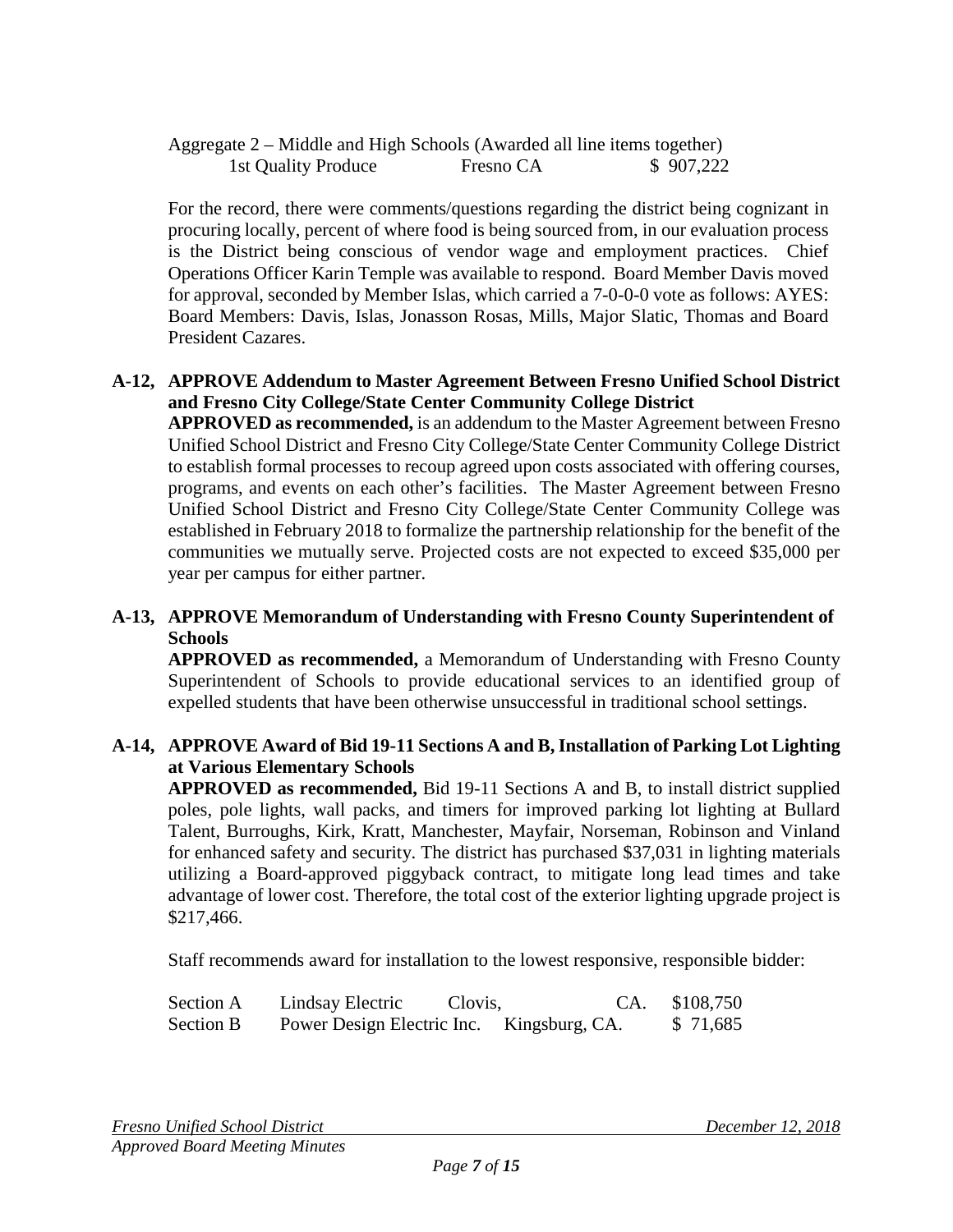**A-15, APPROVE Award of Bid 19-12, Brawley Service Center Parking Improvements APPROVED as recommended,** Bid 19-12, to improve visitor and staff parking at the Brawley Service Center by enhancing security and adding parking spaces. The project will provide automatic gates at the Marty Avenue entrance for safety and security, reconstruct the east and north parking lots and restripe for additional parking, and add spaces for more school bus parking near the compressed natural gas pumps. Irrigation and landscape improvements are also included.

Staff recommends award to the lowest responsive, responsible bidder:

Doug Ross, Inc. dba Central Valley Asphalt (Lindsay, California) \$268,000

**A-16, APPROVE Termination for Convenience and Mutual Release Agreement between Fresno Unified School District and Conterra Wireless Broadband, LLC PULLED BY STAFF. NO ACTION WAS TAKEN ON THIS ITEM.** Included in the Board binders and recommended for approval is the Termination for Convenience and Mutual Release Agreement between Fresno Unified School District and Conterra Wireless Broadband, LLC, dba Conterra Broadband Services. On January 10, 2018, the Board awarded an agreement to Conterra for lease of a dark fiber network. However, after extensive review of State and Federal requirements for special construction on dark fiber networks, the district and Conterra have determined that it is in their respective best interests to terminate the contract. A new dark fiber bid will be issued in the near future. The Superintendent recommends approval. Fiscal impact: There is no fiscal impact. Contact person: Karin Temple, telephone 457-3134.

# **A-17, APPROVE Use of Individual Piggyback Contracts in 2018/19 for Purchase of Portable Classroom and Restroom Buildings**

**APPROVED as recommended,** piggyback contracts recommended for utilization during 2018/19 for purchase of portable classroom and restroom buildings. Based on preliminary evaluation, a number of portables will be needed to accommodate 2019/20 school enrollment and programs. Piggybacking is authorized under Public Contract Code 20118 and is a best practice that takes advantage of competitive pricing from a contract formally bid by another school district or public agency. By approving the contracts, the Board finds that it is in the best interest of the district to utilize piggyback contracts for the purchase and lease of portable buildings.

**A-18, APPROVE Amendment 01 to Contract CSPP-8074 for California State Preschool Program and approve Amendment 01 to Contract CCTR-8034 for General Child Care and Development Programs from the California Department of Education. APPROVED as recommended,** the amendment of two contract CSPP-8074 for California State Preschool Program for additional \$699,493 for a new total of \$14,650,344 and contract CCTR-8034 for General Child Care and Development Programs for additional \$184,678 for new total of \$1,285,507 from the California Department of Education.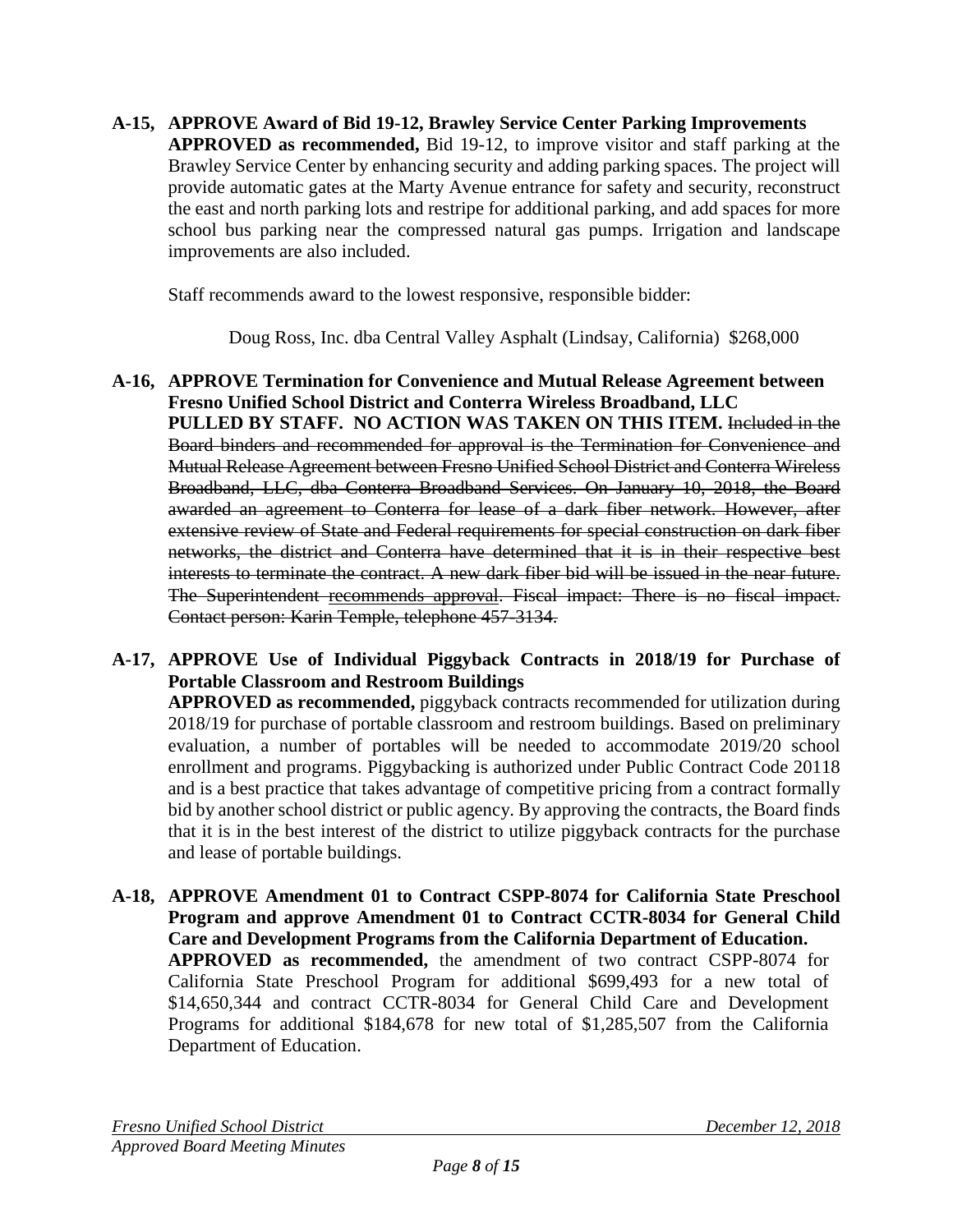**A-19, APPROVE New Funding Awarded Through the Fresno County Transportation Authority Measure C Extension School Bus Replacement Program APPROVED as recommended,** an agreement with the Fresno County Transportation Authority (FCTA) for funding for two new low-emission (compressed natural gas or clean diesel) school buses through the Measure C Extension School Bus Replacement Program. The FCTA administers the voter-approved 2007 Measure C Extension one-half percent sales tax program, which earmarked funds to replace the oldest school buses operating in Fresno County. The Measure C grant program provides 100% of the \$364,421 cost of the new buses, which will have seat belts and air conditioning.

### **A-20, APPROVE Purchase of Fitness/Weight Equipment and Related Facility Improvements for Bullard, Roosevelt and Sunnyside High Schools APPROVED as recommended,** the purchase of new weight/fitness equipment for Bullard, Roosevelt and Sunnyside High Schools to provide expanded Physical Education (PE) opportunities for students of all abilities, promote more effective conditioning, support healthy fitness habits, and foster increased athletic competitiveness. Providing high quality, state-of-the-art equipment will increase equity among high schools. This is Phase 2 of a planned three-phase project. Phase 1 was approved on September 5, 2018, and provided improvements at Duncan, Edison and Fresno High Schools. Phase 3, for Hoover and McLane High Schools, will be recommended in March 2019.

# **A-21, APPROVE Provisional Internship Permits**

**APPROVED as recommended,** Provisional Internship Permit (PIP) recommendations to rehire or hire upon Board approval.

# **A-22, RATIFY Grant Application to the California Department of Education for the Student Support and Academic Enrichment Program**

**RATIFIED as recommended**, a grant application submitted to the California Department of Education (CDE) for the 2018 Student Support and Academic Enrichment (SSAE) program. The Fresno Unified Health Services Department proposed a project for the CDE-SSAE program requesting funding for a Mobile School Health Center to increase student access to medical care.

# **A-23, RATIFY Grant Submission to the California Department of Education for the After School Education and Safety Program - Kids Code Grant Pilot Program**

**RATIFIED as recommended.** The California Department of Education announced the After School Education and Safety (ASES) Kids Code Grant Program to expand access to coding for students participating in existing ASES programs. The Kids Code programs must offer high-quality coding curriculum and inspire students, especially those from underrepresented and underserved populations, to consider science, technology, engineering, and mathematics education and careers.

The Fresno Unified Extended Learning Department, working in collaboration with the Fresno Unified Technology Services Department, proposes to expand the district's existing high quality and high rigor coding programs "Coder Club" and "Coder Girlz" into awarded ASES program sites.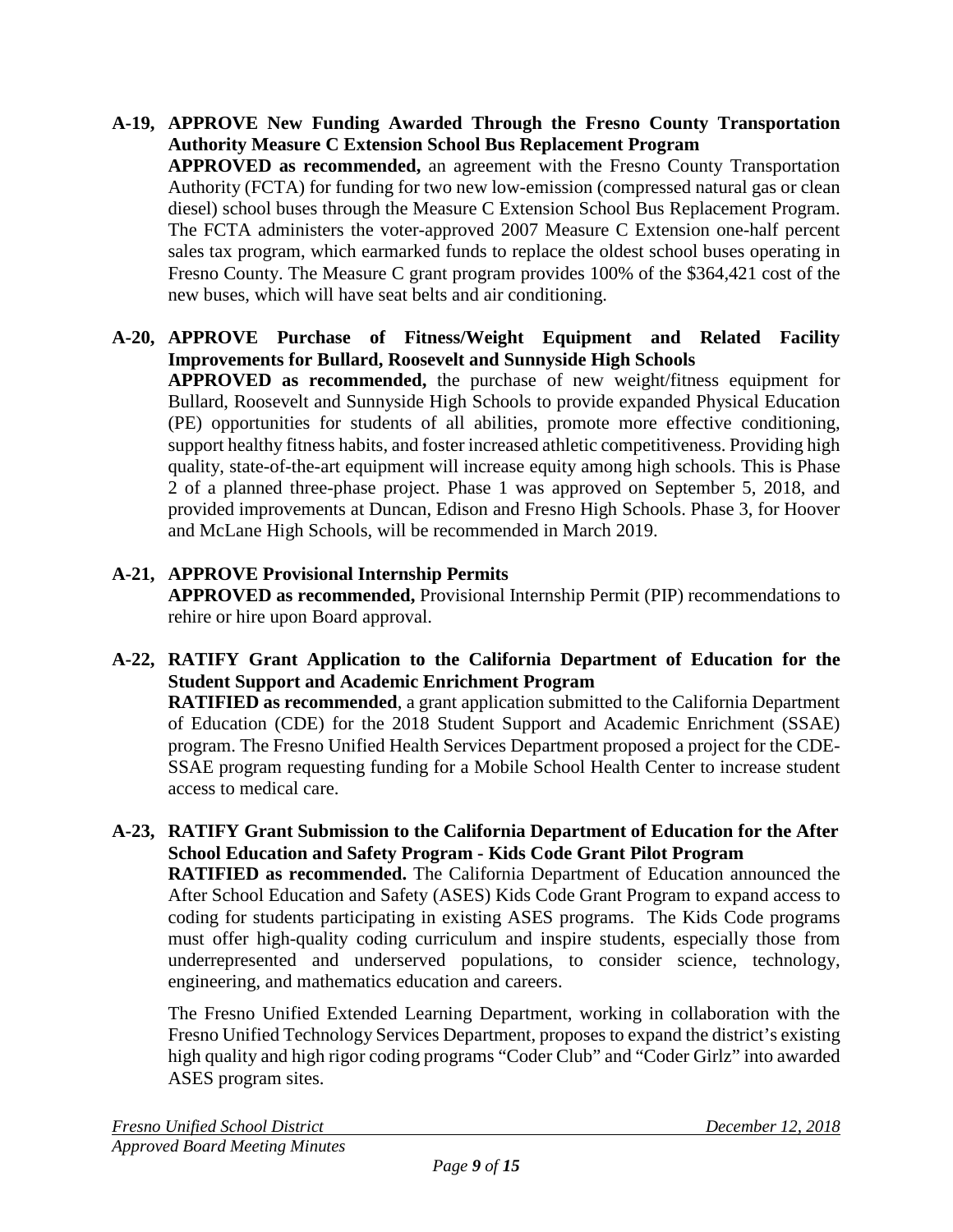**A-24, RATIFY Partnership with the Fresno County Superintendent of Schools for a Grant Application to the California Department of Education for the After School Education and Safety Program - Kids Code Grant Pilot Program**

**RATIFIED as recommended.** The California Department of Education (CDE) announced the After School Education and Safety Programs (ASES) Kids Code Grant Program to expand access to coding for students participating in existing ASES Programs. The Kids Code programs must offer high-quality coding curriculum and inspire students, especially those from underrepresented and underserved populations, to consider science, technology, engineering, and mathematics education and careers.

FCSS, working in collaboration with the Fresno Unified Extended Learning Department and Technology Services Department, proposes to bring the district's existing high quality and high rigor coding programs "CoderClubs" and "CoderGirlz" into the selected FCSS ASES programs operating at Fresno Unified sites.

**A-25, RATIFY Master Contract with Mountain Valley Child & Family Services, Inc. and Fresno Unified School District for Nonpublic School and Residential Placement RATIFIED as recommended**, a Master Contract with Mountain View Child & Family Services, Inc. for a student requiring nonpublic, nonsectarian school/agency services in the amount of \$331,692. The vendor will provide residential services to meet the mental health needs for student as identified in their Individualized Education Program. The term of the Master Contract is October 15, 2018 through June 30, 2019.

### **A-26, RATIFY Renewal and New Applications to the California Department of Education – 21st Century Grant for Fresno Unified Sites with After School Programs through Fresno County Superintendent of Schools**

**RATIFIED as recommended**, a Fresno County Superintendent of Schools (FCSS) grant application to the California Department of Education for the  $21<sup>st</sup>$  Century Community Learning Center (CCLC) program to continue CCLC services at Fresno Unified sites. The purpose of the 21<sup>st</sup> CCLC is to support the creation of community learning centers that provide academic enrichment opportunities during non-school hours. The 21<sup>st</sup> CCLC Program helps students meet state and local academic standards in core subjects, such as reading and math; offers students a broad array of enrichment activities that can complement the regular academic program; and offers educational services to the families of participating children. Renewal application for 14 elementary sites and new application for four elementary sites and five middle school sites.

## **A-27, RATIFY Change Orders for the Projects Listed Below RATIFIED as recommended**, Change Orders for the following projects:

# **Bid 18-02, Adult Transition Program (ATP) Modernization Project**

Change Order 6: \$41,773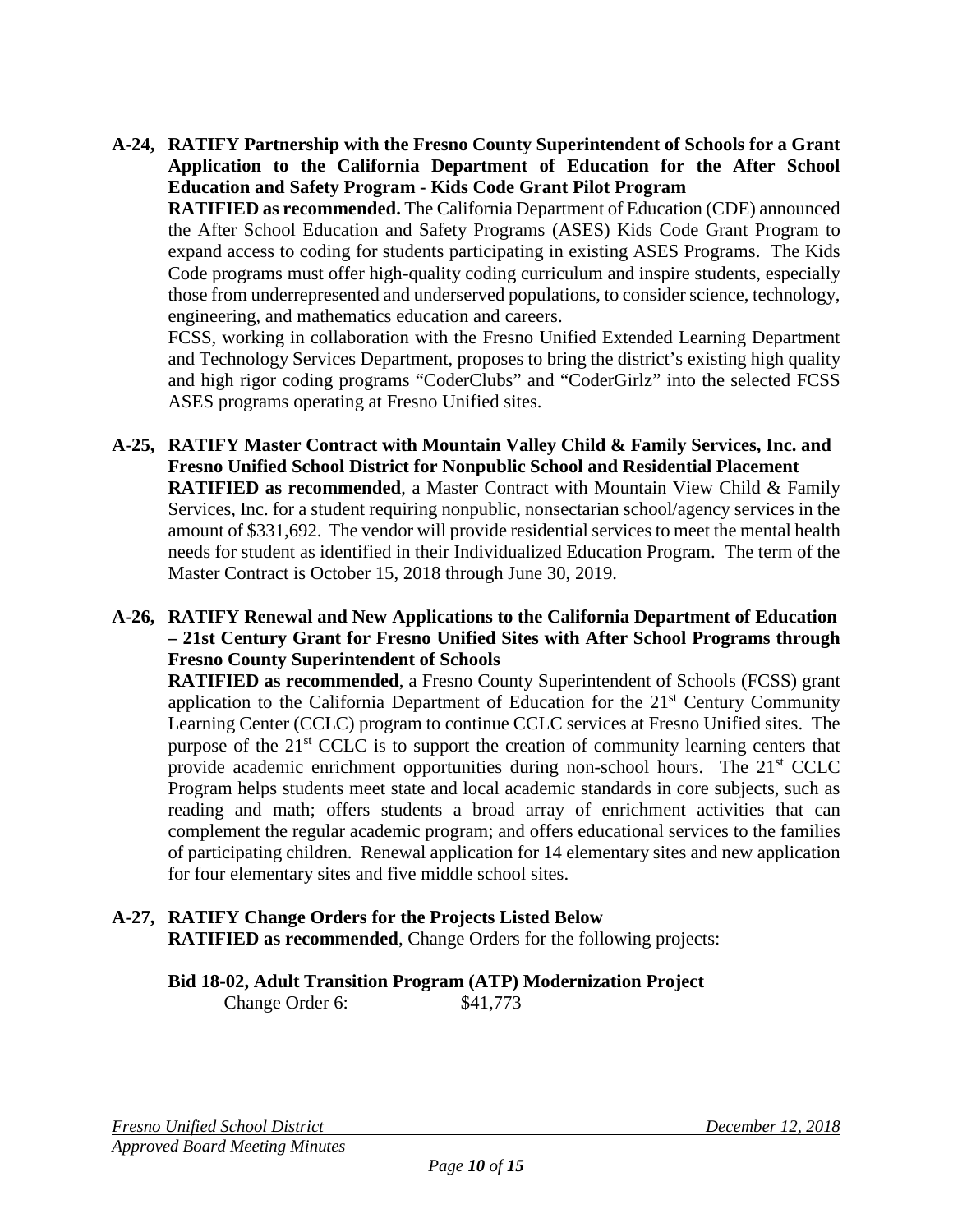### **Bid 18-24 Sections A-E, Water Conservation and Irrigation Improvements at Various Schools**

Change Order 1 (Section B): \$27,496 Change Order 2 (Section C): \$798 Change Order 1 (Section E): \$41,215

### **Bid 18-35B, Yosemite Middle School Demolition of Existing Lockers and Installation of New Lockers**

Change Order 1: \$11,500

### **A-28, RATIFY the Filing of Notices of Completion**

**RATIFIED as recommended**, Notices of Completion for the following projects, which have been completed according to plans and specifications.

Bid 18-29, Heaton Elementary School and Fresno High School Energy Management System Replacement

Bid 18-35B, Yosemite Middle School Demolition of Existing Lockers and Installation of New Lockers

### **A-29, RATIFY Purchase Orders from August 1, 2018 through August 31, 2018**

**RATIFIED as recommended**, purchase orders issued from August 1, 2018 through August 31, 2018. Purchase orders for \$10,000 or more are presented first, followed by purchase orders for less than \$10,000. A list of purchase orders issued for Associated Student Body (ASB) accounts is also provided.

#### **Prior to the vote Board Member Jonasson Rosas made the following statement:**

*Fresno EOC is one of the vendors listed in Agenda Item A-29. I am employed by Fresno EOC, which is a non-profit corporation. I did not participate in making this contract. Because of my employment with Fresno EOC, I have a remote financial interest in this contract.* 

*Consistent with prior recusals relating to Fresno EOC, and in the interest of full transparency, I am abstaining from this vote pursuant to Board Bylaw 9270.* 

#### **Prior to the vote Board Member Mills made the following statement:**

*Items A-29 and A-30 on tonight's Agenda contain purchase orders from AT&T Mobility and PG&E. I have financial investments that are valued at or above the reporting threshold in both AT&T and PG&E. Therefore, in the interest of transparency, I am abstaining from these two votes pursuant to Board Bylaw 9270.*

#### **Prior to the vote Board President Cazares made the following statement:**

*M Street Arts Complex, doing business as FFDA Properties LLC, is one of the vendors listed in Agenda Item A-29. FFDA Properties is owned by the Assemi family. Because of my former employment with Assemi family, I have a remote financial interest in this contract.*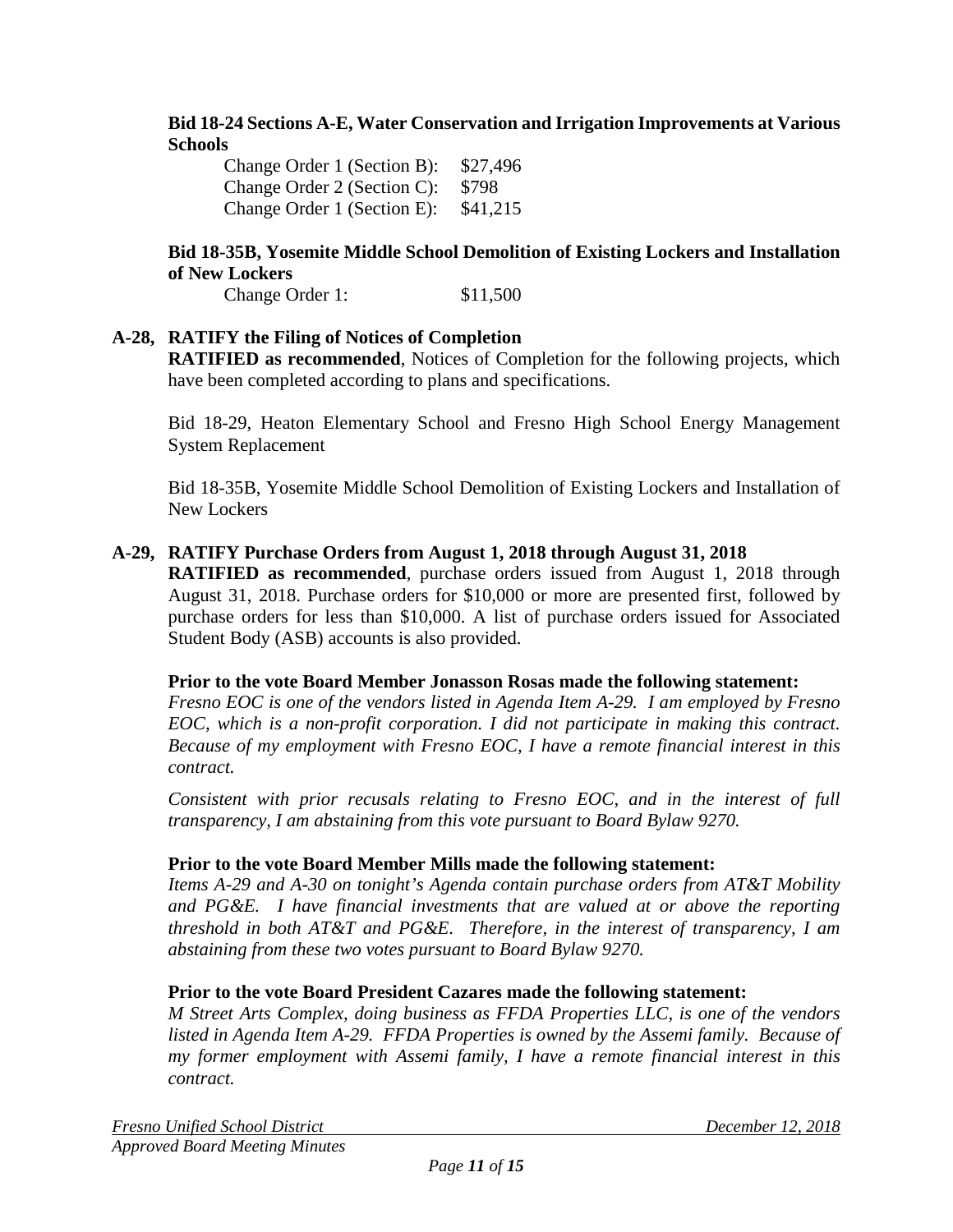*Consistent with prior recusals from decisions relating to the M Street Arts Complex, and in the interest of full transparency, I am abstaining from this vote pursuant to Board Bylaw 9270.*

Board Member Davis moved for approval, seconded by Member Islas, which carried a vote 4-0-3-0 as follows: AYES: Board Members: Davis, Islas, Major Slatic, and Thomas ABSTENTIONS: Board Members: Jonasson Rosas, Mills, and Board President Cazares.

## **A-30, RATIFY Purchase Orders from September 1, 2018 through September 30, 2018 and Zero Dollar Contracts**

**RATIFIED as recommended**, purchase orders issued from September 1, 2018 through September 30, 2018. Purchase orders for \$10,000 or more are presented first, followed by purchase orders for less than \$10,000. A list of purchase orders issued for Associated Student Body (ASB) accounts is also provided. Also attached and included for ratification is a list of zero dollar contracts that specify terms but where no funds will be exchanged between Fresno Unified and other entities.

### **Prior to the vote Board Member Mills made the following statement:**

*Items A-29 and A-30 on tonight's Agenda contain purchase orders from AT&T Mobility and PG&E. I have financial investments that are valued at or above the reporting threshold in both AT&T and PG&E. Therefore, in the interest of transparency, I am abstaining from these two votes pursuant to Board Bylaw 9270.* 

Board Member Davis moved for approval, seconded by Member Islas, which carried a vote 6-0-1-0 as follows: AYES: Board Members: Davis, Islas, Jonasson Rosas, Major Slatic, Thomas and Board President Cazares. ABSTENTIONS: Board Member: Mills.

### **END OF CONSENT AGENDA**

### **UNSCHEDULED ORAL COMMUNICATIONS**

The following individuals from Go Fresno spoke about the Choosing Our Future report: **Rosemary Soto, Juana Iris Meza, Rosie Aguilera, and Daisy Estrella:** They spoke about access to quality education, accepting recommendations from the Go Fresno report, aligning district goals w/ student needs for the  $21<sup>st</sup>$  century, concerns about students being ready for college, working collaboratively, empowering students and families with individual student data and individual student plans, school transformation, what worked in the past may not work now, classrooms designed to meet student needs, and investing in systems that empower students.

**Andrew Fabela** – Spoke about what the district is doing to prepare for summer school and grading safeguards to protect students against unfair grading practices.

**David Miller** – Spoke about over-pricing and the Fresh Fruit and Vegetable Program (FFVP). Additionally, requested a copy of the report from Price Paige & Company regarding the on-going investigation.

*The Board of Education took a five-minute break*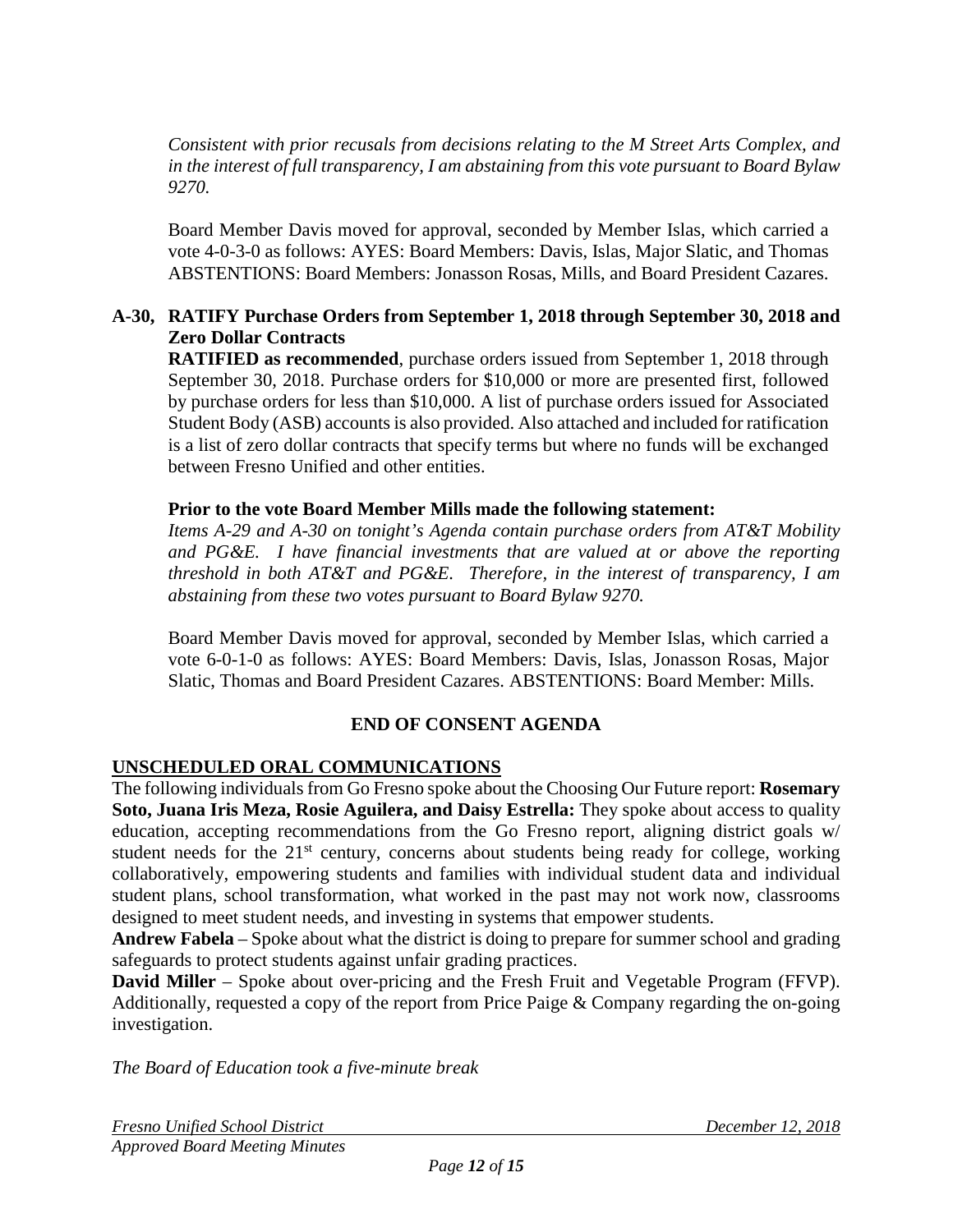## **B. CONFERENCE/DISCUSSION AGENDA**

### **Agenda Item B-31, Discuss and Approve the 2017/18 Audited Financial Statements Prepared by Crowe LLP**

The Annual Financial Audit Report as prepared by our external auditors, Crowe LLP. The audit report has been completed for submission to the State Department of Education. Each year the district is required to have its financial statements audited by an independent accounting firm. Fresno Unified School District received an "Unmodified Opinion" for the 2017/18 Audit, which is the best opinion that can be issued.

### Presentation by Deputy Superintendent/CFO Ruth F. Quinto

An opportunity was provided to hear questions/concerns from members of the Board and staff was available to respond.

For the record, there were comments/questions regarding internal control evaluations, a question on whether or not the audit covered the overpayments of produce, recommendations for better controls, words board members want to hear unmodified opinion and positive certification, clarity on random sampling and staff training. Matthew Nethaway from Crowe LLP and Executive Officer Kim Kelstrom were available to provide clarification. Member Davis moved for approval, seconded by Member Jonasson Rosas, which carried a vote 7-0-0-0 as follows: AYES: Board Members: Davis, Islas, Jonasson Rosas, Mills, Major Slatic, Thomas and Board President Cazares.

### **Agenda Item B-32, Discuss and Approve the 2018/19 First Interim Financial Report with a Positive Certification**

California school districts are required to approve interim financial reports twice each fiscal year. Fresno Unified School District's 2018/19 First Interim Financial Report was presented for approval and reflected a positive certification of the district's financial condition. The report is based on the October 31, 2018 year-to-date revenue and expenditures as required by state law.

Presentation by Deputy Superintendent/CFO Ruth F. Quinto

An opportunity was provided to hear questions/concerns from members of the Board and staff was available to respond.

For the record, there were comments/questions regarding the projected reserves versus post audit actuals from the past several years, a question on whether the district should be using a different model, a request for a board communication addressing the questions on a possible alternative model, clarity on the \$600,000 refund from STRS and the \$400,000 loss for closing Kepler Charter. Deputy Superintendent/CFO Ruth F. Quinto and Executive Officer Kim Kelstrom were available to provide clarification. Member Davis moved for approval, seconded by Member Thomas, which carried a vote 7-0-0-0 as follows: AYES: Board Members: Davis, Islas, Jonasson Rosas, Mills, Major Slatic, Thomas and Board President Cazares.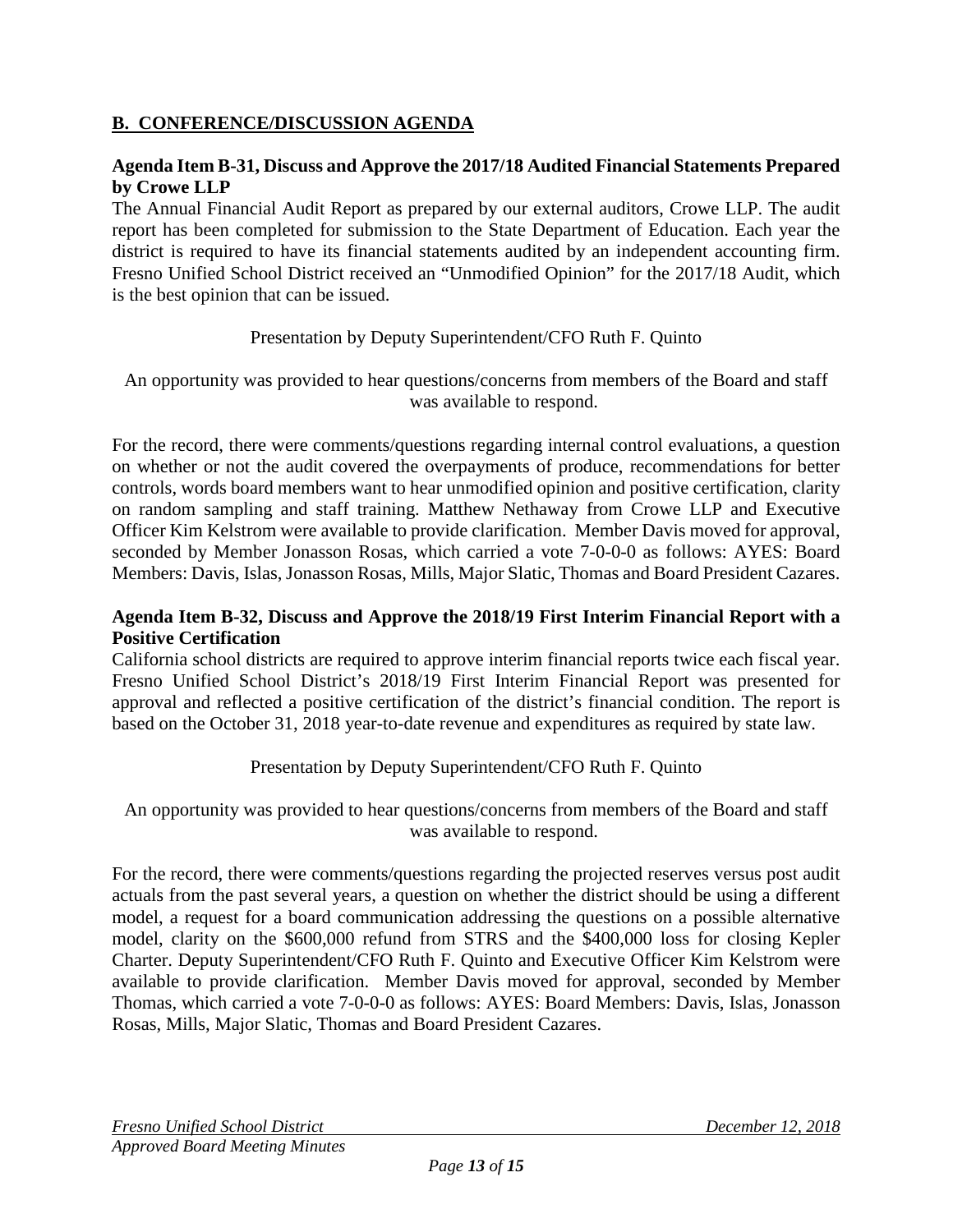### **Agenda Item B-33, Discuss and Approve Appointment of Board Member Representative and Alternate Voting Representative to the Fresno County Committee on School District Organization Elections**

California Education Code section 35023 states the governing board of each school district of every kind or class shall annually at its initial meeting select one of its members as its representative who shall have one vote for each member to be elected to the county committee provided by Article 1 (commencing with Section 4000) of Chapter 1 of Part 3. The role of your voting representative is to attend the Fresno County School Trustees' Association dinner meeting in October and vote, on behalf of the district, for persons seeking election to the FCCSDO. The failure of your designated voting representative or the designated alternate to attend the meeting will prevent the district from participating in the election.

For the record, there were comments/questions regarding clarity on what the role entails as a voting representative and as an alternate voting representative, and who had the roles previously. Superintendent Nelson was available to provide clarification. Member Davis moved to appoint Board Member Mills as the voting representative, seconded by Member Jonasson Rosas, which carried a vote 7-0-0-0 as follows: AYES: Board Members: Davis, Islas, Jonasson Rosas, Mills, Major Slatic, Thomas and Board President Cazares.

Member Thomas moved to appoint Board Member Major Slatic as the alternate voting representative, seconded by Member Mills, which carried a vote 7-0-0-0 as follows: AYES: Board Members: Davis, Islas, Jonasson Rosas, Mills, Major Slatic, Thomas and Board President Cazares.

# **C. RECEIVE INFORMATION & REPORTS**

### **The Board was in receipt of the following items:**

- Agenda Item C-34, the 2017/18 School Facility Fee Public Information Report;
- Agenda Item C-35, the California School Employees Association and its Fresno Chapter 143 Food Service Initial Proposal to Fresno Unified School District for the 2019-2020 Reopener Agreement;
- Agenda Item C-36, the Fresno Unified School District Initial Proposal to California School Employees Association and its Fresno Chapter 143 Food Service for the 2019-2020 Reopener Agreement; and
- Agenda Item C-37, the 2019 List of Board Member Committees and Organizations.

# **BOARD/SUPERINTENDENT COMMUNICATION**

**Member Mills** – Mentioned to staff to ensure voting certification reaches the Fresno County office, thanked past board officers for their service, thanked current members for their support for Trustee Cazares as president and herself as clerk for the upcoming year, requested a status update regarding the food service contract that was brought up by Mr. David Miller during unscheduled oral communication, requested more information regarding the Conterra situation that was pulled from the agenda, and would like a board communication to the full board regarding the Choosing Our Future report specifically what acceptance means, the recommendations and what the District has already implemented.